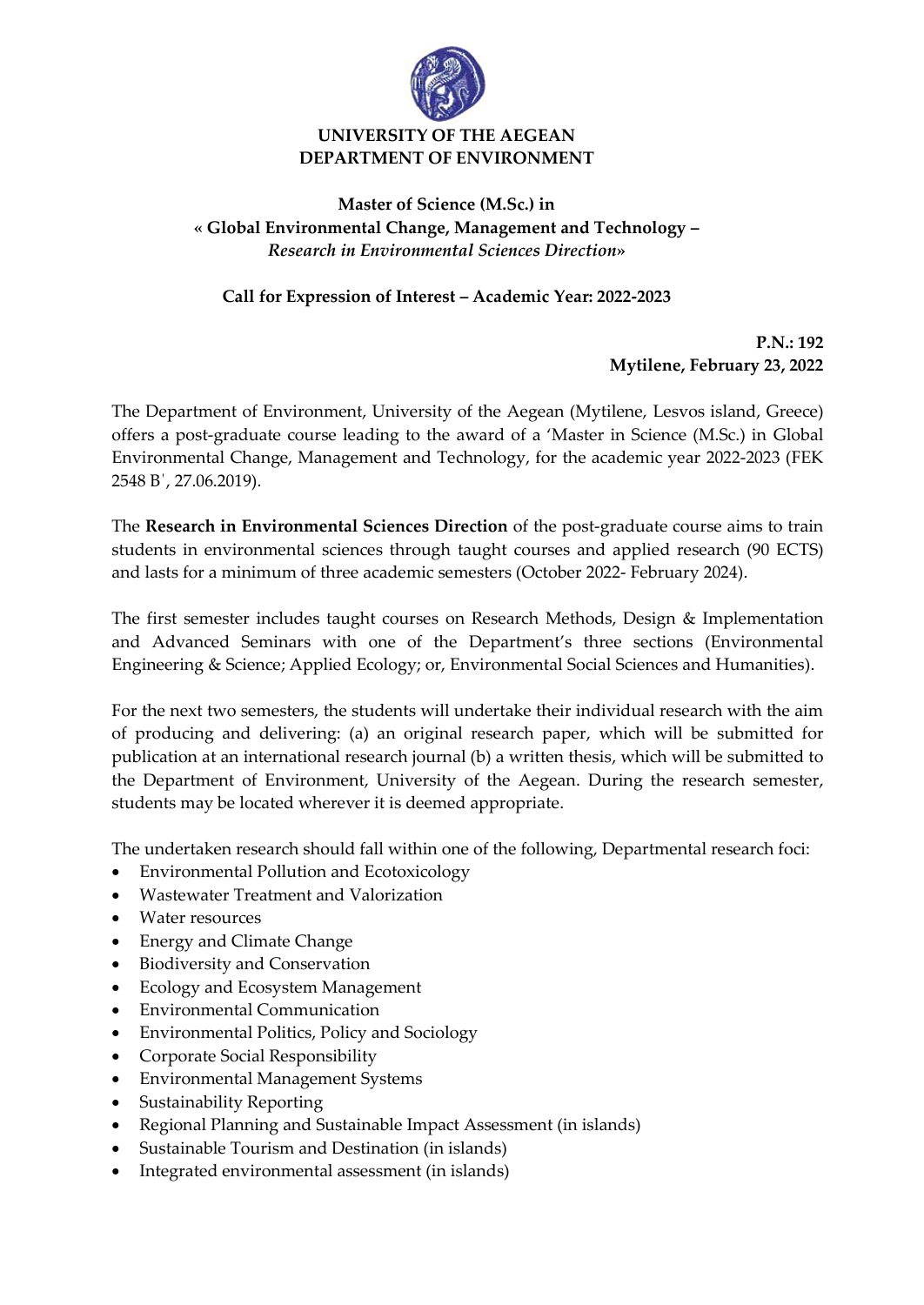Applicants should either hold a Higher Education (University or Technical Education) degree in a relevant discipline or should have finished their undergraduate studies by M.Sc.'s commencement date. Applicants holding degrees awarded from non-Greek institutions have to submit a DOATAP validation certificate either during the expression of interest procedure or anytime during the entire duration of their studies, but definitely before completing the Program (February 2024).

All expressions of interest will be initially evaluated by an Evaluation Committee on a number of criteria such as: degree classification/mark; undergraduate thesis classification/mark; publications in scientific journals; oral presentation in scientific conferences; research-oriented work experience; and, reference letters. Suitable applicants will be invited to an interview, either in person or through teleconferencing, **the second half of June. Regarding the exact date of the interviews, applicants will be informed by the secretariat.** The General Assembly of the Department of Environment may decide to issue a new call for expressions of interest. In this case, an additional evaluation of the candidates will be conducted in September 2022.

The Deadline for the submission of Expressions of Interest is **June 5, 2022 (23:59).**

## **Supporting Documents**

- 1. Template for the Expression of Interest
- 2. Complete CV
- 3. Official transcript of academic degree (or, an officially stamped affirmation that the applicant will produce the official transcript of his/her degree before formal enrolment with the course).
- 4. An officially stamped transcript of the academic degree (which should include the exact average mark of the degree).
- 5. Scientific papers, presentations or distinctions (If any)
- 6. An extended abstract of their under-graduate/other thesis
- 7. Proof of professional or research experience (if any)
- 8. A photocopy of passport/identity card.
- 9. Two reference letters (form available through the webpage\* –do **not** use any other form!), one of which should come from the applicant's former academic tutors.
- 10. Official proof of knowledge of the English language (B2 level or higher)
- 11. Official proof of knowledge of any international language
- 12. Finally, candidates may submit any other information which, in their view, might further support their expression of interest, so that the Evaluation Committee can more completely assess their candidateship.

Up to 60 students will be admitted to the three directions of the M.Sc. Program for the year 2022-2023. Successful applicants are required to deposit a  $\epsilon$ 1,500 tuition fees for the entire duration of the Program: (a)  $\epsilon$ 500 as an advance payment with the acceptance of the position by the candidate, which is not refundable in case of non-attendance, (b) €500 until 28/02/2023 and (c) €500 until 30/6/2023.

The Expressions of Interest shall be submitted either to the Secretariat Office or through [https://nautilus.aegean.gr,](https://nautilus.aegean.gr/) following the instructions provided by [https://nautilus.aegean.gr/applicant\\_manual.pdf](https://nautilus.aegean.gr/applicant_manual.pdf)

For the template for the Expression of Interest and any other information, please visit/contact: **Master of Science in « Global Environmental Change, Management and Technology» University of the Aegean, Department of Environment, University Hill, 81100, Mytilene, Lesvos Island, Greece**